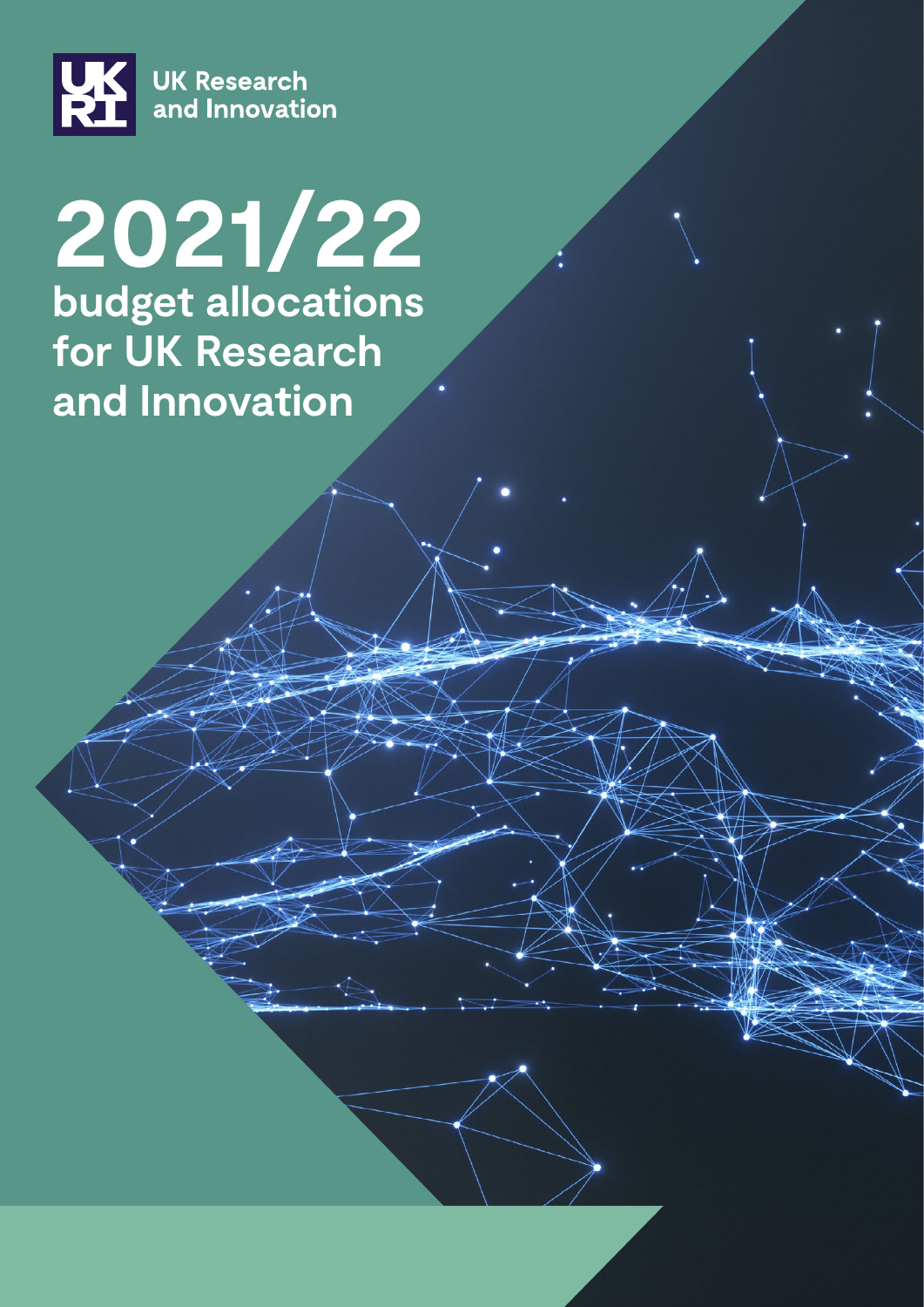### **Summary**

- The Department for Business, Energy, and Industrial Strategy (BEIS) has confirmed an allocation of £7,908 million to UKRI for the financial year 2021-22.
- This provides an increase in excess of inflation to the core research and innovation budgets of UKRI councils and enables us to continue planned activity in our Strategic Programmes (formerly National Productivity Investment Fund). UKRI's budget is 10% higher than in our first year of operation in 2018-19 (Table 1).
- Total UK public investment in R&D has also increased over this period, rising from £13.2 billion in 2020-21 to £14.9 billion in 2021-22, an increase of 13% (Figure 1) .
- UKRI was originally allocated £8,447 million for the last financial year, 2020-21. The government subsequently announced an £300 million additional, one-year investment to upgrade scientific infrastructure through the World Class Labs funding scheme<sup>1</sup>. As a result of this and other adjustments, UKRI's budget for 2020-21 was £8,668 million.
- UKRI's allocation in 2021-22 is £403 million lower (5%) than our 2020-21 budget (excluding the World Class Labs investment). This is primarily accounted for by a reduction of £284 million in our Official Development Assistance (ODA) budget. The impact on individual councils will vary depending on the proportion of their total budgets accounted for by ODA programmes.

|                                             | 2018-19 | 2019-20 | 2020-212         | 2021-22  |
|---------------------------------------------|---------|---------|------------------|----------|
| Research & Innovation Budgets               | 4,869   | 4,719   | 5,475            | 5,693    |
| Science Infrastructure Capital              | 1,021   | 891     | 1,235            | 934      |
| <b>ODA</b>                                  | 312     | 390     | 423              | 139      |
| Strategic Programmes (formerly NPIF)        | 696     | 1,260   | 1,369            | 1,354    |
| Corporate Funding                           | 106     | 88      | 110 <sup>3</sup> | 1514     |
| Tax (Asset Transfer Liability)              | 150     |         |                  |          |
| Sub total                                   | 7,154   | 7,347   | 8,611            | 7,9085   |
| DfE Strategic Priorities Grant <sup>6</sup> | 58      | 58      | 57               | $47^{7}$ |
| <b>Total</b>                                | 7,212   | 7,405   | 8,668            | 7,955    |

#### **Table 1: UKRI Budget, 2018-19 to 2021-22 (£ million)**

1. Government fires up R&D across the country to cement the UK as science superpower [https://www.gov.uk/](https://www.gov.uk/government/news/government-fires-up-rd-across-the-country-to-cement-the-uk-as-science-superpower) [government/news/government-fires-up-rd-across-the-country-to-cement-the-uk-as-science-superpower](https://www.gov.uk/government/news/government-fires-up-rd-across-the-country-to-cement-the-uk-as-science-superpower)

2. UKRI's final budget for 2020-21 will be confirmed in our Annual Report and Accounts.

3. 2020-21 figure includes a £27 million UKSBS service charge added to the UKRI budget in that year.

4. 2021-22 figure includes £35 million of UKRI transformation costs previously within the non-ringfenced element of Research and Innovation Budgets, and a £29 million UKSBS service charge.

5. Planning allocations to individual budgets and councils are £363 million higher than the UKRI budget limit to mitigate the risk of underspends and ensure best use of available funding.

6. Department for Education (DfE) contribution to Research England programmes, including the Higher Education Innovation Fund. Previously referred to as the HE Teaching Grant.

7. DfE will contribute £47 million in 2021-22. This is additional to our allocation from BEIS.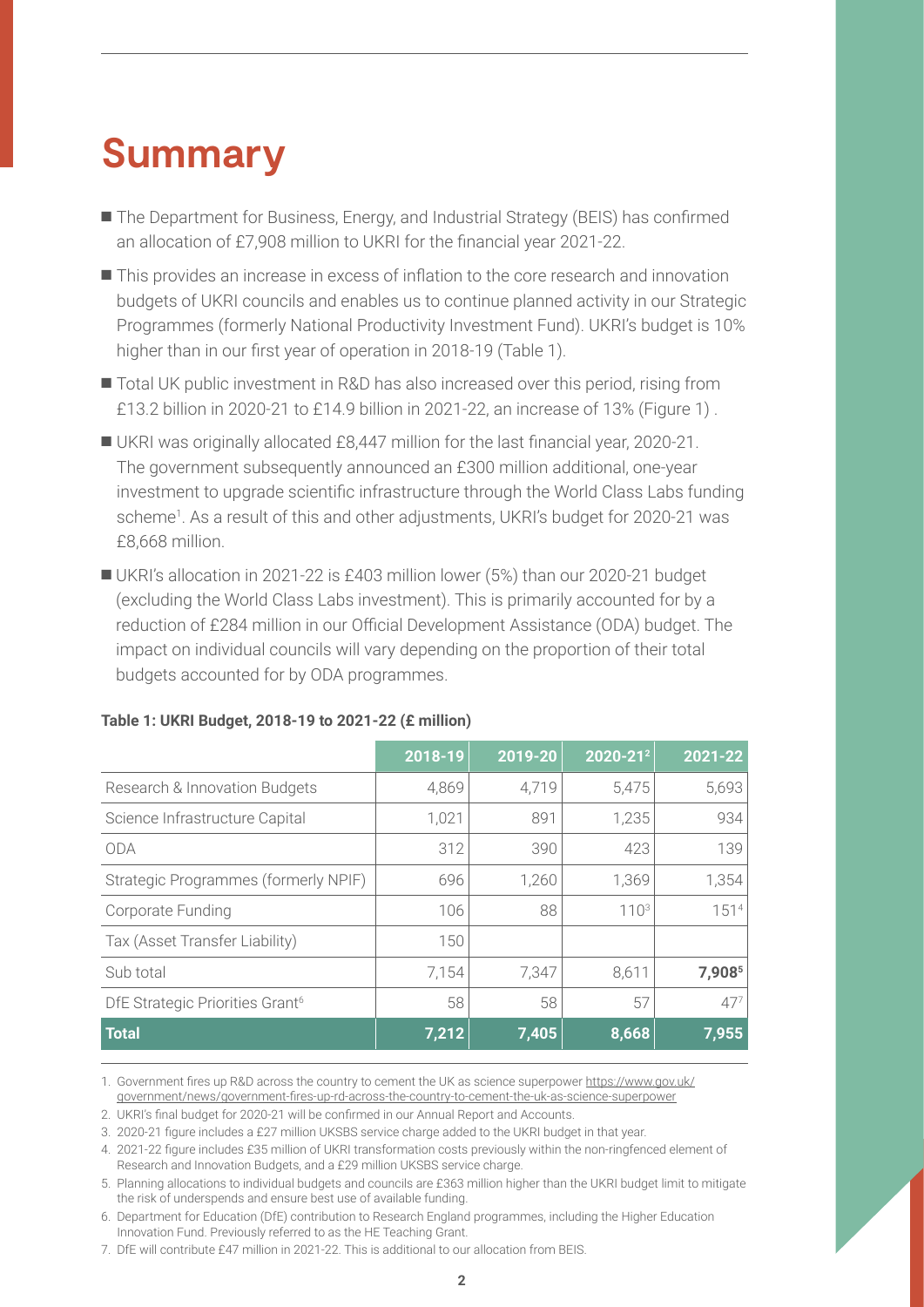**Figure 1: Trends in UK government R&D budgets, 2018-19 to 2021-22 (Each square represents £100m)**



#### **Sources:**

ONS statistics for Gross Expenditure on R&D, HMG announcements on R&D, published BEIS R&D allocations, UKRI Budgets released in UKRI's Annual Report and Accounts.

#### **Notes:**

UKRI budgets are part of BEIS R&D budgets. Figures for 21-22 are inclusive of the £250m announced in April 2021. Payments to the UK from EU R&D programmes in 21- 22 may differ from UK contribution costs. UKRI loans and BEIS managed programmes are excluded. The values shown are not inflation-adjusted. Other public R&D budgets include R&D in government departments excluding allocations to UKRI.

Horizon 2020 projects are excluded from the chart. The UK has received over €7bn of Horizon 2020 grant awards over 2014-2020. Grant payments to the UK from these awards will extend beyond 2020 for projects finishing after this date.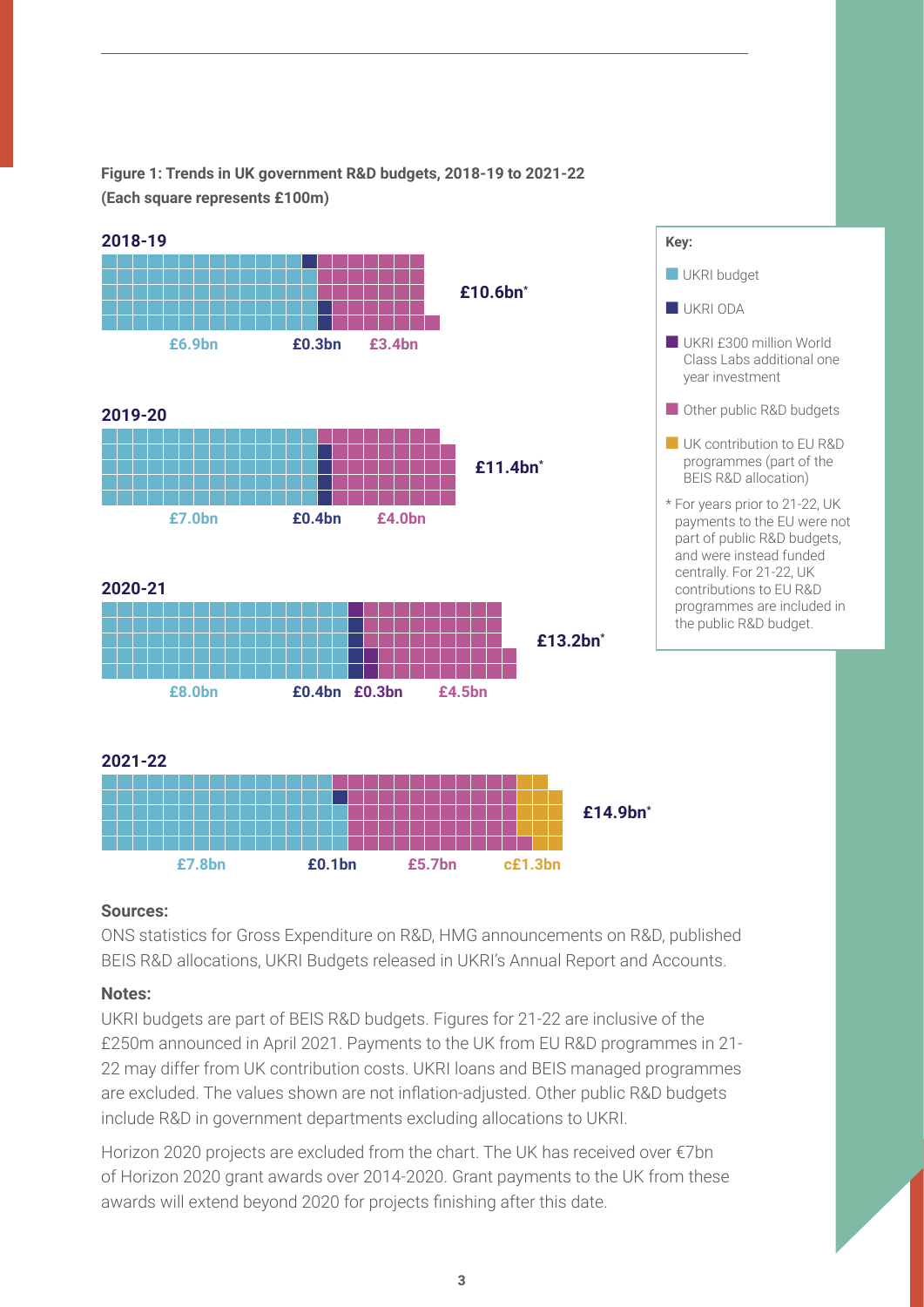## **Detailed UKRI budget breakdown**

Our 2021-22 allocation includes:

- £5,693 million to deliver the first year of a Spending Review 2020 commitment to a rising multi-year settlement for UK Research and Innovation's core research budgets, and at least £490 million for Innovate UK's core budgets in 2021-22<sup>8</sup> (Table 2). This includes:
	- £1,774 million for English higher education institutions (HEIs) through Research England (primarily distributed through QR).
	- £667 million for the core innovation budget of Innovate UK.
	- £3,254 million for the core research budgets of the research councils.
- £934 million for UKRI Science Infrastructure Capital budgets (Table 3). This includes:
	- £379 million for World Class Labs through the research councils.
	- £87 million for Research Capital England and £101 million for HEI Research Capital.
	- £94 million through the UK-wide Research Partnership Investment Fund, managed by Research England.
	- £50 million investment in step-changes to our research and innovation infrastructure capability through the UKRI Infrastructure Fund and Digital Research Infrastructure Programme.
- £1,354 million of Strategic Programmes funding to continue planned delivery of programmes previously funded through the National Productivity Investment Fund (Table 4). Our investment in 2021-22 includes:
	- £543 million in waves one to three of the Industrial Strategy Challenge Fund.
	- £192 million in the 34 programmes funded through the Strategic Priorities Fund.
	- £98 million in rounds one to five of the Future Leaders Fellowships
	- £69 million in the first and second rounds of the Strength in Places Fund.
	- £48 million in the Fund for International Collaboration.
	- £116 million of other skills and talent funding, and other NPIF programmes.

Further rounds of investment in these programmes will be subject to the next Spending Review.

- An ODA budget of £139 million, including £106 million for the Global Challenges Research Fund and £19 million for the Newton Fund. We will also deliver £14 million of International Climate Fund R&D investment<sup>9</sup>.
- Corporate funding of £151 million, including:
	- £87 million for UKRI's corporate functions and staff in councils who are not engaged directly in frontline research and innovation
	- £29 million for services provided by UK Shared Business Services (UKSBS)
	- £35 million for transformation programmes to deliver increased efficiency and productivity across UKRI.

<sup>8.</sup> Spending Review 2020– [https://www.gov.uk/government/publications/spending-review-2020-documents/spending](https://www.gov.uk/government/publications/spending-review-2020-documents/spending-review-2020 )[review-2020](https://www.gov.uk/government/publications/spending-review-2020-documents/spending-review-2020 )

<sup>9.</sup> In addition, BEIS has a target to ensure £70m of core R&D spend is ODA eligible.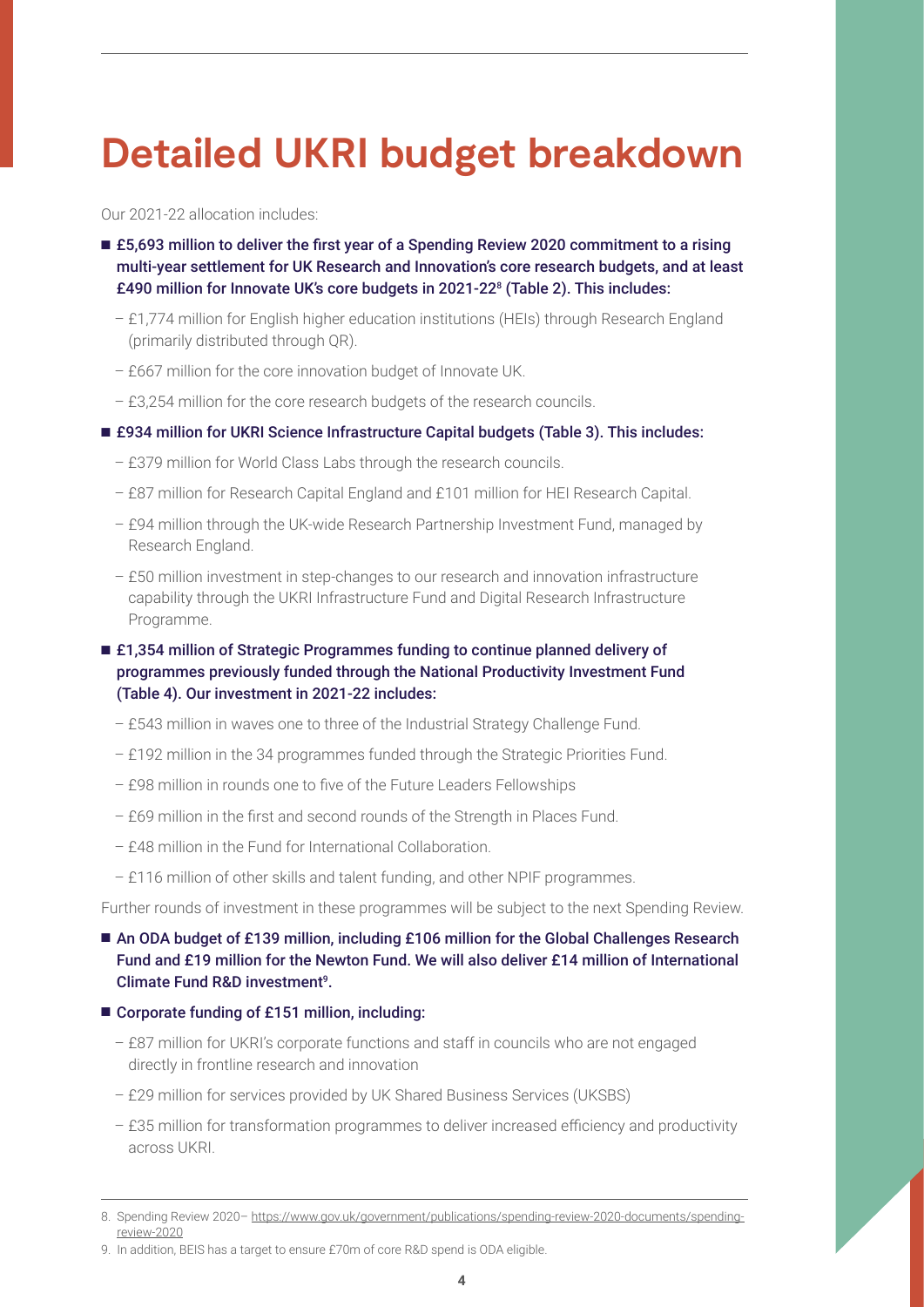Prior to financial year 2021-22, UKRI transformation costs were funded from non-ringfenced elements of Research and Innovation Budgets. UKSBS service charges were a new cost to UKRI from financial year 2020-21. The proportion of UKRI's budget which is spent on operational expenditure (which includes corporate funding) has reduced from 3.45% in 2018-19 to 3.19% in 2021-22.

In addition to this allocation, our overall budget will also include:

- A financial transactions budget of £61 million<sup>10</sup>, which will allow the continuation of Innovate UK's innovation loans programme.
- Innovate UK will additionally manage £240 million of programmes on behalf of BEIS.
- A Department for Education (DfE) Strategic Priorities Grant contribution of £47 million to Research England programmes.
- Subject to business case approval, £15 million to support the lifesaving work of medical research charities by helping develop the pipeline of early careers researchers working in related fields. BEIS has asked UKRI to deliver this programme. The Department for Health and Social Care will be providing an additional £5 million.

#### **UKRI's budgets and ringfences**

UKRI's overall budget is subdivided into a number of categories or ringfences. In general, once these are set there is limited scope to move funds from one to the other.

In 2021-22 these budgets are:

- Core Research and Innovation Budgets, comprising:
	- The science ringfence, which funds UKRI and the National Academies. At the 2020 Spending Review HM Treasury committed to increase this ringfence (referred to there as the core research budget) to at least £4.8 billion in 2021-22.
	- Non-ringfenced innovation funding. At Spending Review HM Treasury committed that at least £490 million would be invested in Innovate UK core programmes.
- Science Infrastructure Capital, which funds capital investment in research and innovation infrastructure, including equipment, facilities and technology.
- Strategic Programmes. The National Productivity Investment Fund (NPIF) ringfence was removed in the 2020 Spending Review to enable a more strategic approach to funding R&D programmes. The main programmes previously funded by NPIF are now be funded under a 'Strategic Programmes' budget.
- Official Development Assistance (ODA). As a result of the severe financial pressures that the UK is facing as a result of COVID-19 and its impact on the economy, the UK government has decided to reduce the funds available for ODA. The Department for Business, Energy and Industrial Strategy's ODA allocation to UKRI in financial year 2021-22 has reduced as a result, which will have an impact on the work we fund under ODA programmes.

<sup>10.</sup> Innovate UK has a financial transactions allocation of £79 million for 2021-22 which is partially offset by other UKRI income.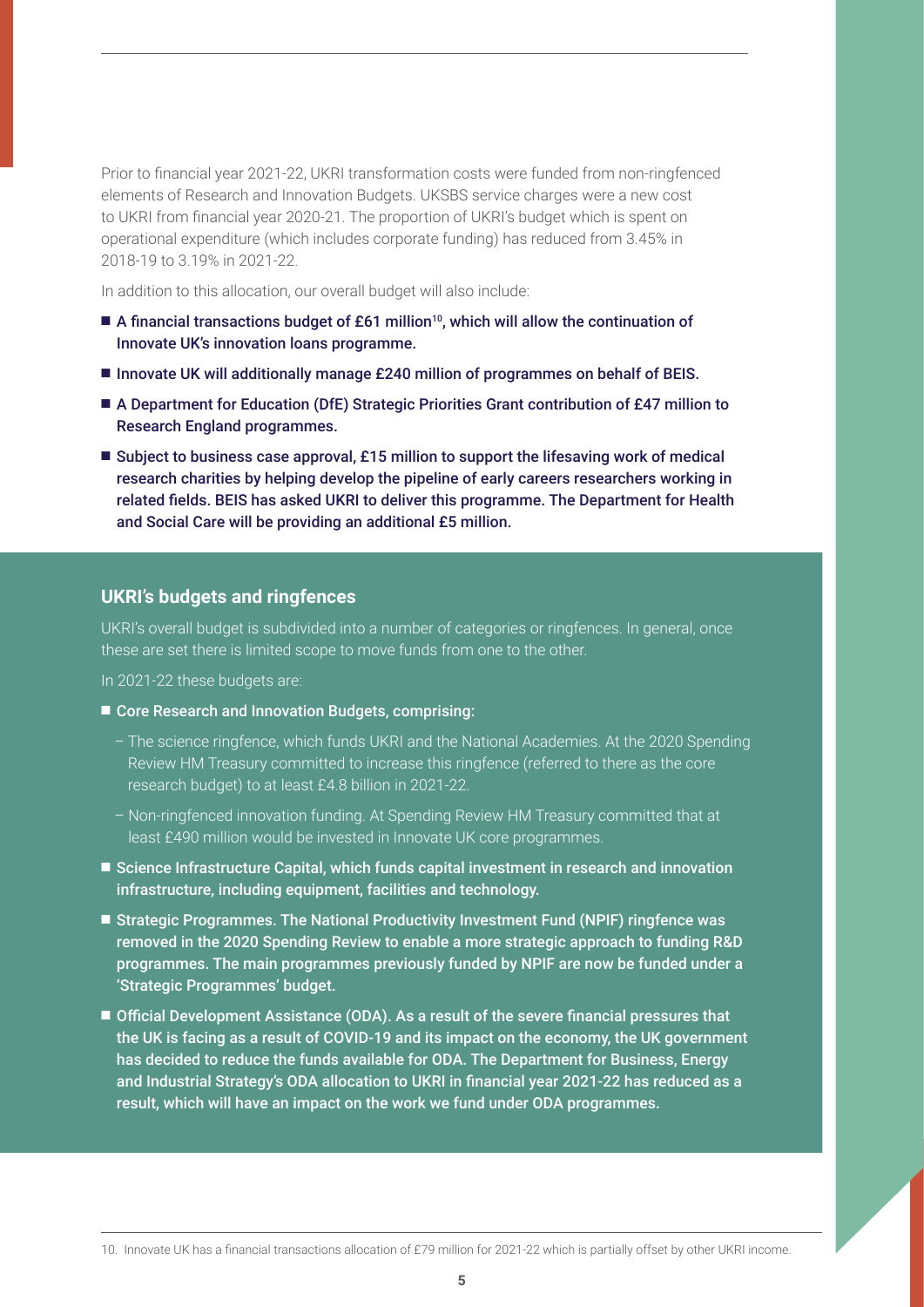|                       |         |     | AHRC BBSRC EPSRC ESRC   IUK   MRC   NERC   RE <sup>11</sup>   STFC   UKRI   Total |     |     |     |     |       |     |       |
|-----------------------|---------|-----|-----------------------------------------------------------------------------------|-----|-----|-----|-----|-------|-----|-------|
| Research and          |         |     |                                                                                   |     |     |     |     |       |     |       |
| Innovation            | $110 -$ | 364 | 94613                                                                             | 183 | 667 | 709 | 352 | 1.772 | 554 | 5,693 |
| Budgets <sup>12</sup> |         |     |                                                                                   |     |     |     |     |       |     |       |

#### **Table 2: Research and Innovation Budgets by council, 2021-22 (£ million)**

#### **Table 3: Science Infrastructure Capital allocations by council and programme (£ million)**

|                                                                                                 | <b>AHRC</b> |    | <b>BBSRC EPSRC</b> | <b>ESRC</b> | <b>IUK</b> | <b>MRC</b> | <b>NERC</b> | <b>RE</b> | <b>STFC</b> | <b>UKRI</b> | <b>Total</b> |
|-------------------------------------------------------------------------------------------------|-------------|----|--------------------|-------------|------------|------------|-------------|-----------|-------------|-------------|--------------|
| World Class<br>Labs                                                                             |             | 65 | 61                 | 36          |            | 35         | 33          |           | 148         |             | 379          |
| Higher<br>Education<br>Research<br>Capital (HERC)<br>England                                    |             |    |                    |             |            |            |             | 87        |             |             | 87           |
| <b>HEI Research</b><br>Capital                                                                  |             |    |                    |             |            |            |             | 101       |             |             | 101          |
| Major<br>Infrastructure<br>Projects                                                             |             |    | 84                 |             |            | 47         | 27          |           | 65          | 1           | 223          |
| UK Research<br>Partnership<br>Investment<br>Fund                                                |             |    |                    |             |            |            |             | 94        |             |             | 94           |
| <b>UKRI</b><br>Infrastructure<br>Fund and<br>Digital<br>Research<br>Infrastructure<br>Programme |             |    |                    |             |            |            |             |           |             | 50          | 50           |
| <b>Total</b>                                                                                    |             | 65 | 145                | 36          |            | 82         | 60          | 282       | 213         | 51          | 934          |

13. Includes additional maths investment.

<sup>11.</sup> Figures are for financial year 2021-22. Allocated budgets for academic year 2021-22 will vary and will be announced separately. We will hold the balance of dual support (including ODA funding) at around 64p in 2021-22.

<sup>12.</sup> Research and Innovation Budgets for individual councils include funding for UKRI-wide elements of our response to the COVID-19 pandemic, including delivery of the £90 million costed grant extensions (EPSRC), the £19 million PhD extension package (NERC) and £125 million of increased support for SMEs (Innovate UK).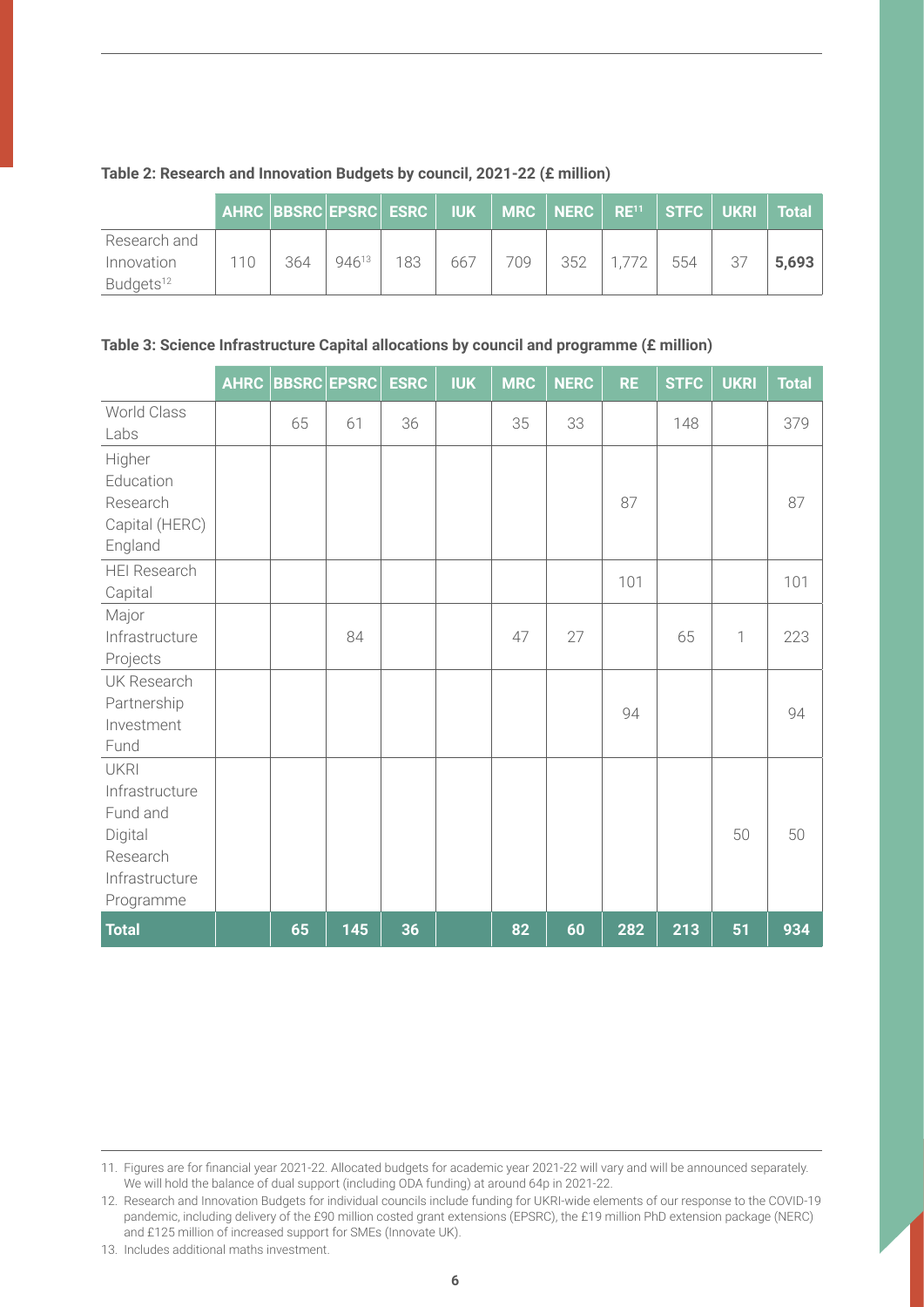|                        | <b>AHRC</b>    |                | <b>BBSRC EPSRC</b> | <b>ESRC</b>    | <b>IUK</b> | <b>MRC</b> | <b>NERC</b>    | <b>RE</b> | <b>STFC</b>    | <b>UKRI</b> | <b>Total</b> |
|------------------------|----------------|----------------|--------------------|----------------|------------|------------|----------------|-----------|----------------|-------------|--------------|
| Industrial             |                |                |                    |                |            |            |                |           |                |             |              |
| Strategy               | 16             |                | 44                 |                | 468        |            |                |           | 15             |             | 543          |
| Challenge Fund         |                |                |                    |                |            |            |                |           |                |             |              |
| Strategic              | 9              | 27             | 52                 | 9              | 10         | 15         | 22             |           | 42             | 8           | 192          |
| <b>Priorities Fund</b> |                |                |                    |                |            |            |                |           |                |             |              |
| <b>Future Leaders</b>  |                |                |                    |                |            | 9814       |                |           |                |             | 98           |
| Fellowships            |                |                |                    |                |            |            |                |           |                |             |              |
| Strength in            |                |                |                    |                |            |            |                | 6915      |                |             | 69           |
| Places Fund            |                |                |                    |                |            |            |                |           |                |             |              |
| Fund for               |                |                |                    |                |            |            |                |           |                |             |              |
| International          | $\overline{4}$ | $\overline{4}$ |                    | $\overline{4}$ | 13         | 8          | 9              |           | 5              | 1           | 48           |
| Collaboration          |                |                |                    |                |            |            |                |           |                |             |              |
| Dual Support           |                |                |                    |                |            |            |                | 289       |                |             | 289          |
| Skills, Talent         | 1              | $\overline{4}$ | 33                 | 24             | 17         | 3          | $\overline{2}$ | 5         | $\overline{4}$ | 25          | 116          |
| and Other              |                |                |                    |                |            |            |                |           |                |             |              |
| <b>Total</b>           | 30             | 34             | 128                | 38             | 508        | 124        | 33             | 362       | 66             | 34          | 1,354        |

#### **Table 4: Strategic Programmes allocation by council 2021-22 (£ million)**

#### **Table 5: Summary table showing allocations by council and budget, 2021-22 (£ million)**

|                | <b>AHRC</b>    |     | <b>BBSRC EPSRC</b> | <b>ESRC</b> | <b>IUK</b>     | <b>MRC</b>     | <b>NERC</b>    | <b>RE</b> | <b>STFC</b>    | <b>UKRI</b> | <b>Total</b> |
|----------------|----------------|-----|--------------------|-------------|----------------|----------------|----------------|-----------|----------------|-------------|--------------|
| Research and   |                |     |                    |             |                |                |                |           |                |             |              |
| Innovation     | 110            | 364 | 946                | 183         | 667            | 709            | 352            | 1,772     | 554            | 37          | 5,693        |
| <b>Budgets</b> |                |     |                    |             |                |                |                |           |                |             |              |
| Science        |                |     |                    |             |                |                |                |           |                |             |              |
| Infrastructure |                | 65  | 145                | 36          |                | 82             | 60             | 282       | 213            | 51          | 934          |
| Capital        |                |     |                    |             |                |                |                |           |                |             |              |
| Strategic      | 30             | 34  | 128                | 38          | 508            | 124            | 33             | 362       | 66             | 34          | 1,354        |
| Programmes     |                |     |                    |             |                |                |                |           |                |             |              |
| <b>ODA</b>     |                |     |                    |             |                |                |                |           |                | 139         | 139          |
| Corporate      | $\overline{2}$ | 7   | 5                  | 1           | $\overline{4}$ | $\overline{7}$ | $\overline{4}$ | 5         | $\overline{4}$ | 111         | 151          |
| Funding        |                |     |                    |             |                |                |                |           |                |             |              |
| <b>Total</b>   | 142            | 471 | 1,224              | 257         | 1,215          | 921            | 449            | 2,421     | 836            | 373         | $7,908^{16}$ |

<sup>14.</sup> Future Leaders Fellowships are managed by the Medical Research Council on behalf of UKRI.

<sup>15.</sup> The Strength in Places Fund is managed by Research England on behalf of UKRI.

<sup>16.</sup> Planning allocations to individual budgets and councils are £363 million higher than the UKRI budget limit to mitigate the risk of underspends and ensure best use of available funding.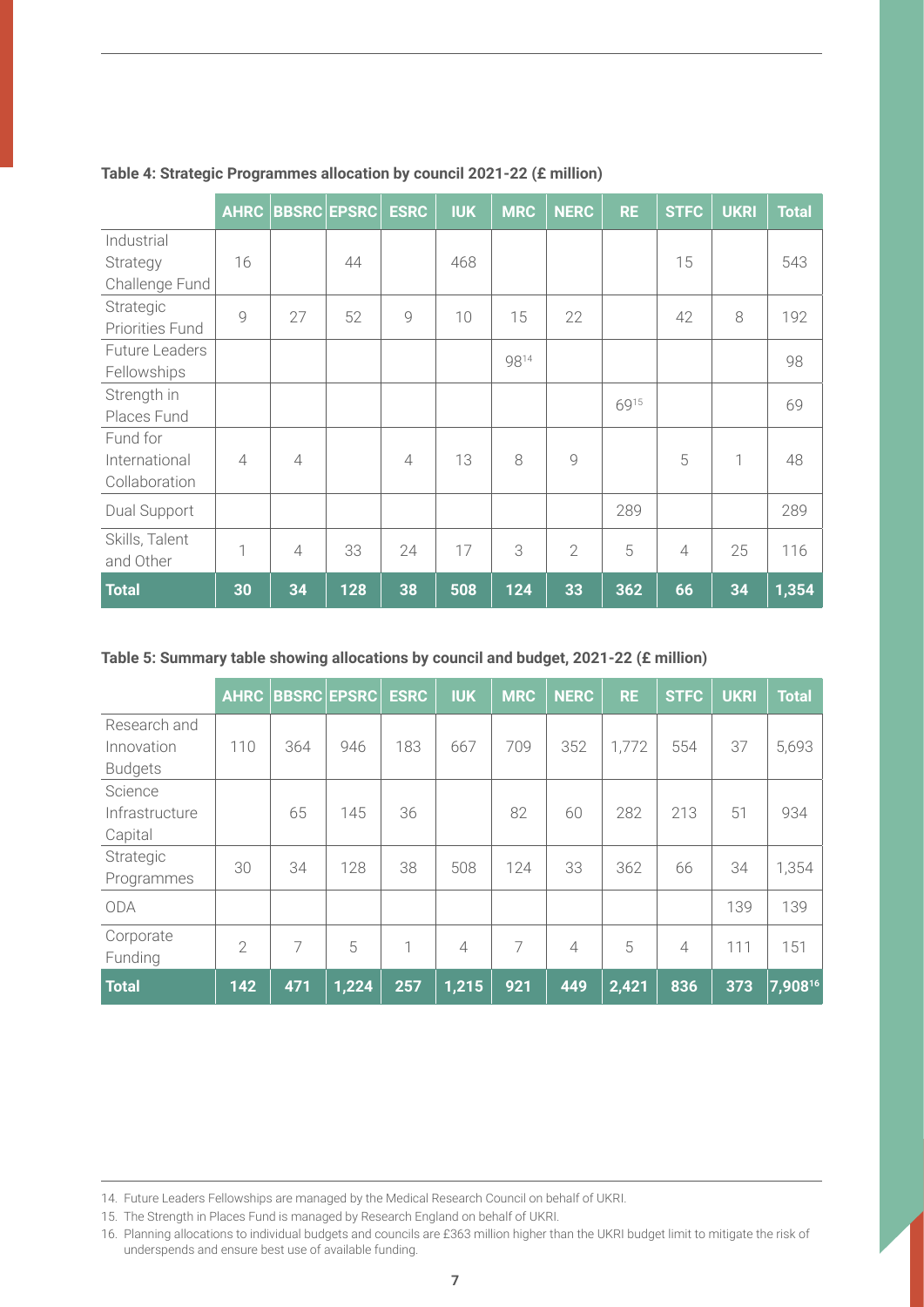### **How UKRI's budget is allocated**

As a non-departmental public body sponsored by the Department for Business, Energy and Industrial Strategy (BEIS), UKRI's budget is determined by the overall funding allocated to BEIS for R&D at Spending Review and Budgets, and subsequent decisions by the Secretary of State as to how that funding should be allocated to UKRI and other partner bodies.

The BEIS Secretary of State decides on UKRI's overall allocation and, within that, allocations to councils, key programmes and the balance of dual support. In making these decisions the Secretary of State draws on the advice of the UKRI Board.

The decisions over which individual research projects or programmes to support are made independently from government once these broad allocations are set, as per the Haldane principle. This states that decisions about which research projects to fund should be made through independent evaluation by experts, based on the quality and likely impact of that research.

In providing their advice the UKRI Board considered our financial position, including our level of commitments in financial year 2021-22, and our priorities for the year.

The long-term nature of R&D investment means that UKRI routinely make financial commitments into future years, including beyond a current Spending Review period. Under the rules which apply to public bodies like UKRI, we have very limited ability to move funding between years. This means that when we award a grant, for example, we are making a commitment to meet the cost of that grant from future years' budgets. When we extend grants, as we have done in certain circumstances during the Covid-19 pandemic, we are increasing our commitment in future years.

UKRI's commitments into 2021-22 were exceptionally high as a result of new Covid-19 research and innovation programmes, and extensions and delays to existing programmes relating to the pandemic. This limits the scope for substantial new activities in this financial year.

Within the limited headroom remaining after meeting commitments, the UKRI Board sought to increase the resilience of the research and innovation system, to maintain diversity across that system, and to invest in programmes that support innovation and post-pandemic recovery.

UKRI's ODA allocation for financial year 2021-22 was determined separately and resulted in an allocation to UKRI below the level of our commitments. We have conducted a separate ODA review to determine the impact on individual grants. We are subject to a cap on our total ODA budget, which means that we are unable to move funds from other budgets to fill the gap between our ODA allocation and our commitments.